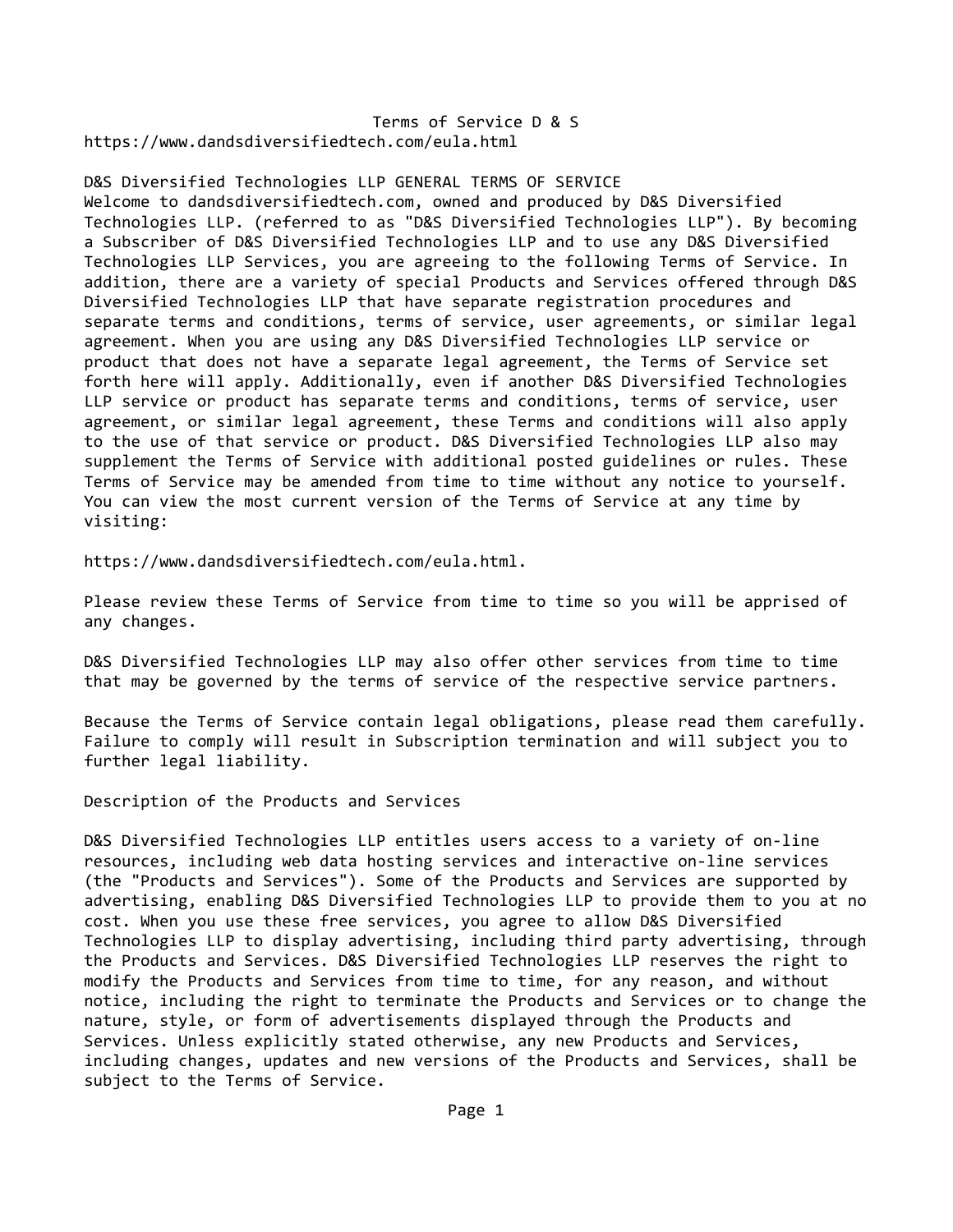# Acceptance

By using the Products and Services, you agree, without limitation or qualification, to be bound by, and to comply with,these Terms of Service as they may be amended from time to time, together with any other posted guidelines or rules applicable to any specific Product or Service.

# YOUR REGISTRATION OBLIGATIONS

Certain of the Products and Services will require the user to register and provide certain data. In consideration of use of the Products and Services, you agree to:

(a) provide true, accurate, current and complete information about yourself as prompted by the relevant registration form (the "Registration Data") and

(b) maintain and promptly update the Registration Data to keep it true, accurate, current and complete. If you provide any information that is untrue, inaccurate, not current or incomplete, or D&S Diversified Technologies LLP has reasonable grounds to suspect that such information is untrue, inaccurate, not current or incomplete, D&S Diversified Technologies LLP has the right to suspend or terminate your subscription and refuse any and all current or future use of the Products and Services (or any portion thereof).

#### RESPONSIBILITY FOR MINORS

In cases where you have authorized a minor to use the Products and Services, you recognize that you are fully responsible for:

- (a) the online conduct of such minor;
- (b) controlling the minor's access to and use of the Products and Services; and
- (c) the consequences of any misuse by the minor.

#### RESPONSIBILITY FOR PASSWORD AND USERNAME

Upon subscribing, you will receive a login ID and password. You are responsible for maintaining the confidentiality of the password and login ID, and are fully responsible for all activities that occur under your password or login ID. You agree to:

(a) immediately notify D&S Diversified Technologies LLP of any unauthorized use of your password or any other breach of security, and (b) ensure that you exit from your user account at the end of each session. D&S Diversified Technologies LLP cannot and will not be liable for any loss or damage arising from your failure to comply with this requirement.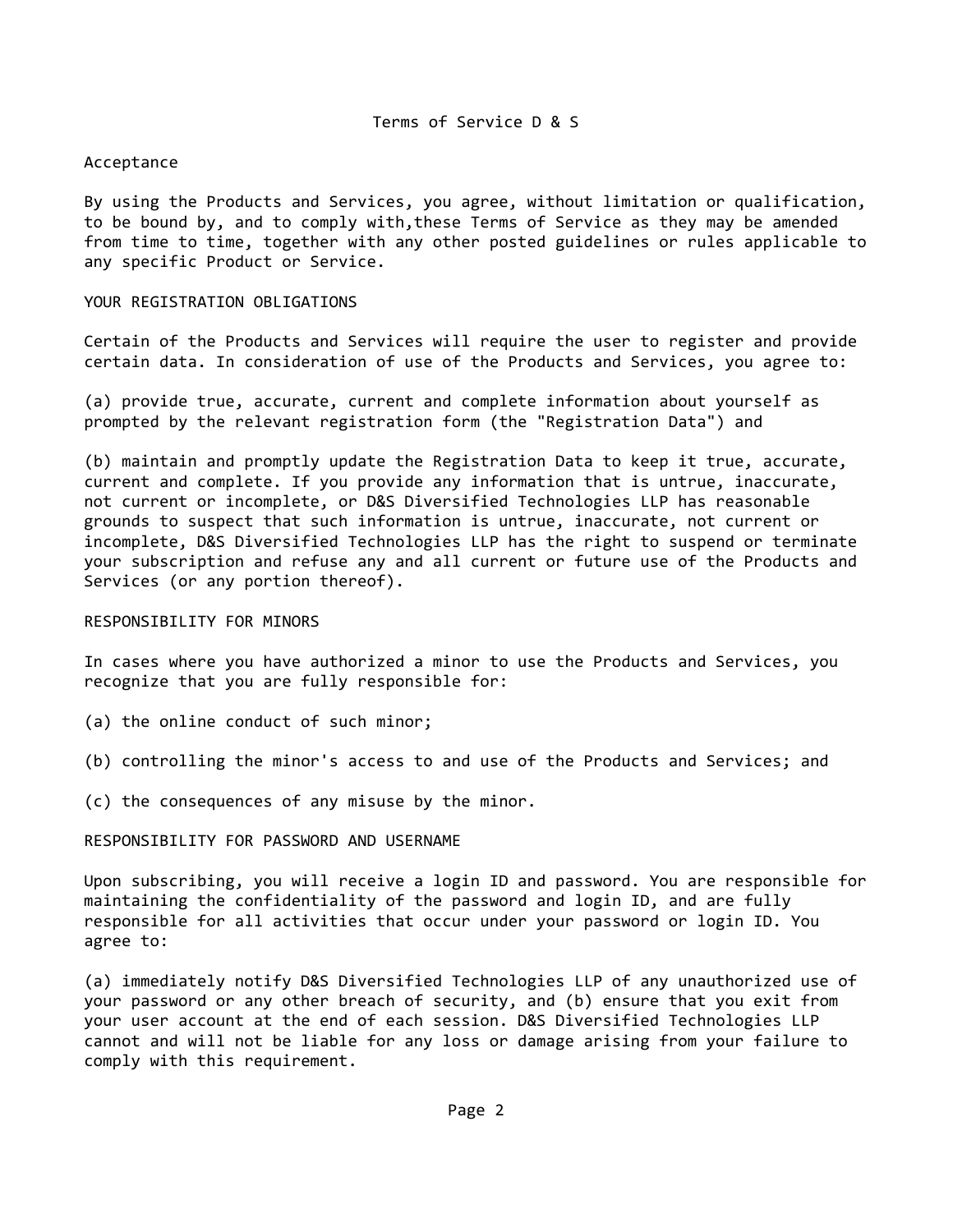#### Responsibility for Content

You acknowledge and agree that all information, code, data, text, software, sound, photographs, pictures, graphics, messages, files, or other materials ("Content"), whether publicly posted or privately transmitted, are the sole responsibility of the person from which such Content originated. This means that you, and not D&S Diversified Technologies LLP, are entirely responsible for all Content that you upload, post, email or otherwise transmit via the Products and Services. D&S Diversified Technologies LLP does not control user or third party Content posted via the Products and Services, and, as such, does not guarantee the accuracy, integrity or quality of such user or third party Content. Under no circumstances will D&S Diversified Technologies LLP be liable in any way for any user or third party Content, including, but not limited to, for any errors or omissions in any such Content, or for any loss or damage of any kind incurred as a result of the use of any such Content posted, emailed or otherwise transmitted via the Products and Services. D&S Diversified Technologies LLP does not, as a general practice, pre-screen user or third party Content posted on the Products and Services, although D&S Diversified Technologies LLP reserves the right to do so.

## Disclaimer of Warranty

D&S Diversified Technologies LLP disclaims all warranties or representations, express or implied, oral or written, including, without limitation, warranties of merchantability, fitness for a particular purpose, title or non-infringement. D&S Diversified Technologies LLP does not warrant that its services are error‐free or that they will operate without interruption nor does D&S Diversified Technologies LLP make any warranty with respect to the quality, reliability, timeliness or security of the Products and Services (including the existence or non‐existence of any viruses or other destructive elements within the Products and Services). D&S Diversified Technologies LLP makes no guarantee as to the availability of Products and Services and is not responsible for any loss of information resulting from deletion of Products and Services, network or system outages, file corruption, or any other reasons.

#### Service Limitations

The Products and Services may only be used for the intended purpose for which such Products and Services are being made available. You may not use the Products and Services to:

(A) Upload, post or otherwise transmit any Content that is, or that promotes behaviour that is, unlawful, harmful, threatening, abusive, harassing, tortious, defamatory, vulgar, obscene, libelous, invasive of another's privacy, hateful, or racially, ethnically or otherwise objectionable;

(B) Upload, post, email or otherwise transmit any Content that exploits the images of children under 18 years of age, or that discloses personally identifying information belonging to children under 18 years of age;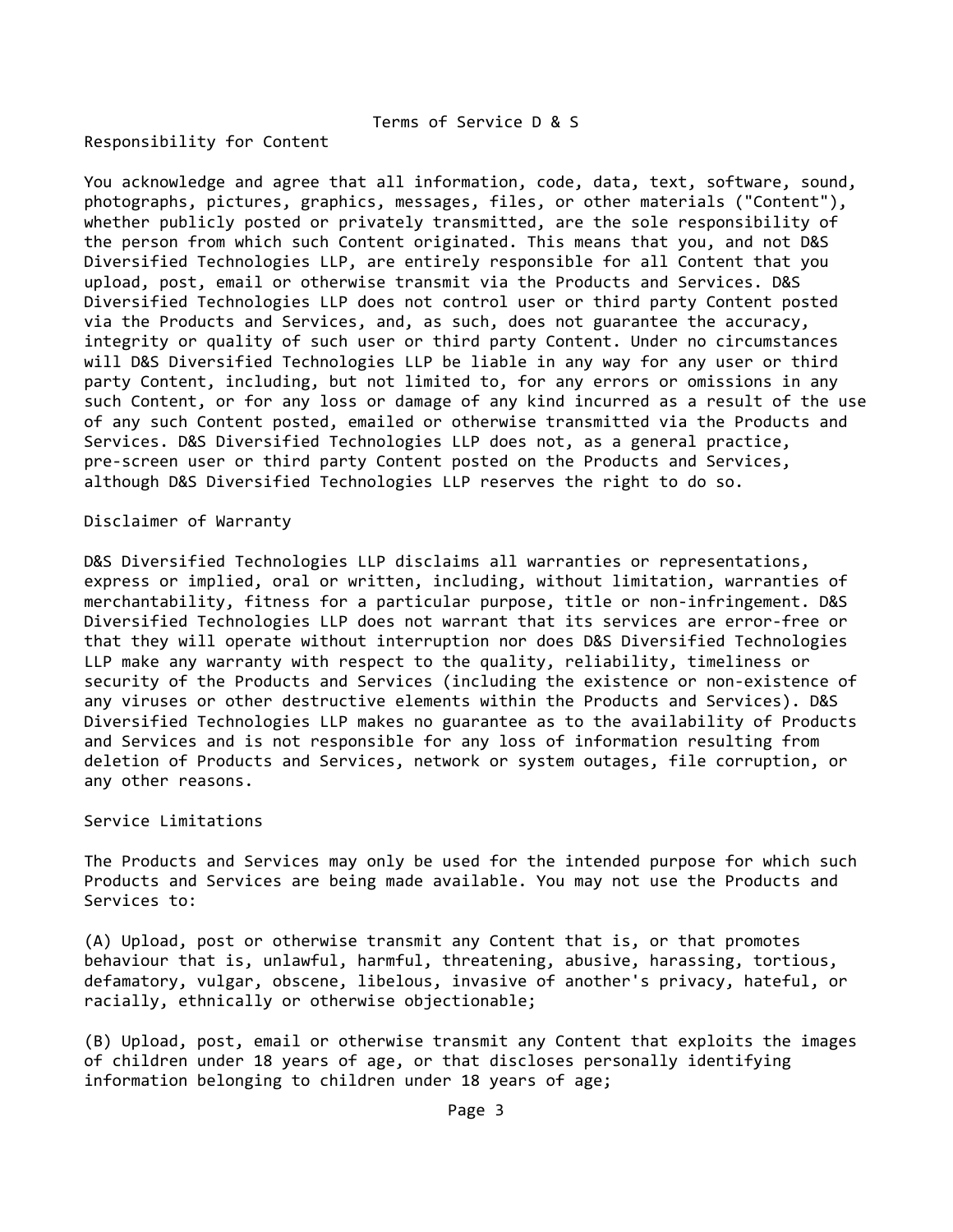(C) Harm minors in any way;

(D) Associate D&S Diversified Technologies LLP and any Products and Services with any adult material of any sort. This includes, but is not limited to, such things as nudity, any site, page, image or service requiring any adult verification service, anything that requires users to be 18 or older to view or join or access, and any text, image or likeness suggesting sexual and/or inappropriate and/or illegal acts of any sort. Without limiting the foregoing, you may not use the Products and Services to store, use, contain or display pornography, adult novelties, adult toys, XXX material, escort services, Gorean, bondage, BDSM, bigotry, racism, hatred, profanity, or any material which may be insulting to another person(s) or entity;

(E) Impersonate any person or entity, including, but not limited to, a D&S Diversified Technologies LLP official, guide or host, or falsely state or otherwise misrepresent your affiliation with a person or entity;

(F) Sell, distribute, or make any commercial use of data obtained from any Products and Services or make any other use of such data in a manner which could be expected to offend the person for whom the data is relevant;

(G) Interfere with or disrupt the Products and Services or servers or networks connected to the Products and Services, or disobey any requirements, procedures, policies or regulations of networks connected to the Products and Services;

(H) Upload, post, email or otherwise transmit any material that is false, misleading, or designed to manipulate any equity, security, or other market;

(I) Disobey any D&S Diversified Technologies LLP employee or representative or interfere with any action by any D&S Diversified Technologies LLP employee or representative to redress any violation of these Terms of Service;

(J) Modify, publish, transmit, transfer or sell, reproduce, create derivative works from, distribute, perform, link, display or in any way exploit any Content from any D&S Diversified Technologies LLP database, including, without limitation, by incorporating data from any Products and Services, whether browser‐based, based on proprietary client-site applications, web-based, or otherwise;

(K) Employ misleading email addresses or falsify information in the header, footer, return path, or any part of any communication, including emails, transmitted through the Products and Services;

(L) Upload, post, or otherwise transmit any Content that you do not have a right to transmit under any law or under contractual or fiduciary relationships;

(M) Upload, post, email, otherwise transmit, or post links to any Content that infringes any patent, trademark, service mark, trade secret, copyright or other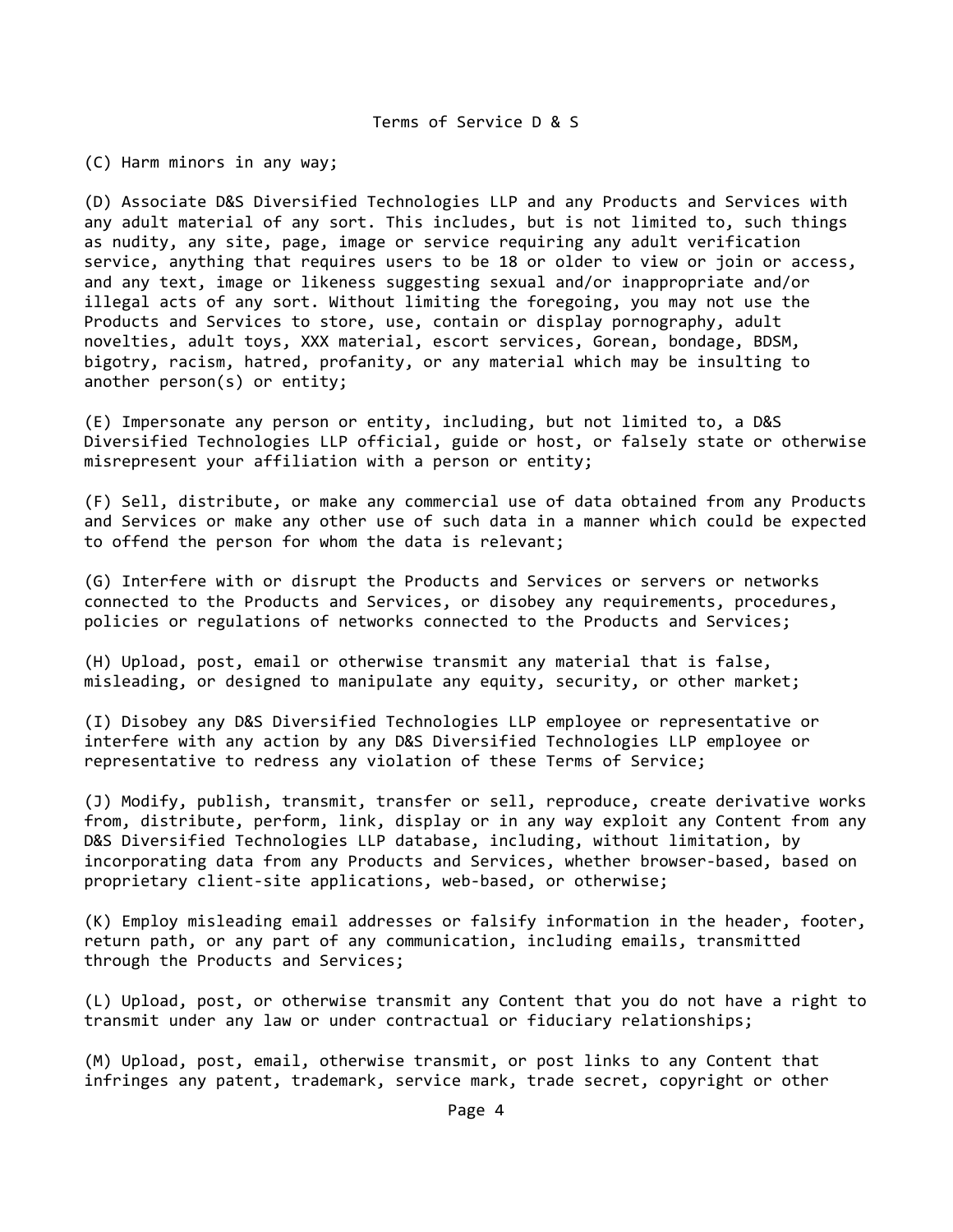proprietary rights ("Rights") of any party, or contributing to inducing or facilitating such infringement. This prohibition shall include, without limitation, the following forms of software piracy:

(1)Making available copyrighted software or other Content that has had the copyright protection removed.

(2)Making available serial numbers for software that can be used to illegally validate or register software.

(3)Making available tools that can be used for no purpose other than for "cracking" software or other copyrighted Content.

(4)Making available any software files for which the user does not own the copyright or have the legal right to make available;

(N) Use any software deployed in connection with the Products and Services to process data as a service to other entities without the express written consent of D&S Diversified Technologies LLP or the party from whom such software may be licensed.

(O) Upload, post or otherwise transmit or provide links to any material that contains software viruses or any other computer code, files or programs designed to exploit, interrupt, destroy or limit the functionality of any computer software or hardware or telecommunications equipment;

(P) Disrupt the normal use of Products and Services, or otherwise act in a manner that negatively affects other users' ability to engage in real time exchanges;

(Q) Interfere with or disrupt the Products and Services or servers or networks connected to the Products and Services, or disobey any requirements, procedures, policies or regulations of networks connected to the Products and Services;

(R) Intentionally or unintentionally violate any applicable local, state, national or international law, including, but not limited to, regulations promulgated by any Securities and Exchange Commission or similar body, and any regulations having the force of law.

(S) Decompile, disassemble, modify, translate, adapt, reverse engineer, create derivative works from, or sublicense any software deployed in connection with the Products and Services.

D&S Diversified Technologies LLP Code Usage Limitations The Products and Services and D&S Diversified Technologies LLP code provided for use by Subscribers are, and remain, copyrighted material/property of D&S Diversified Technologies LLP.

You may not modify any of the Products and Services or D&S Diversified Technologies LLP code, including but not limited to script, or any other D&S Diversified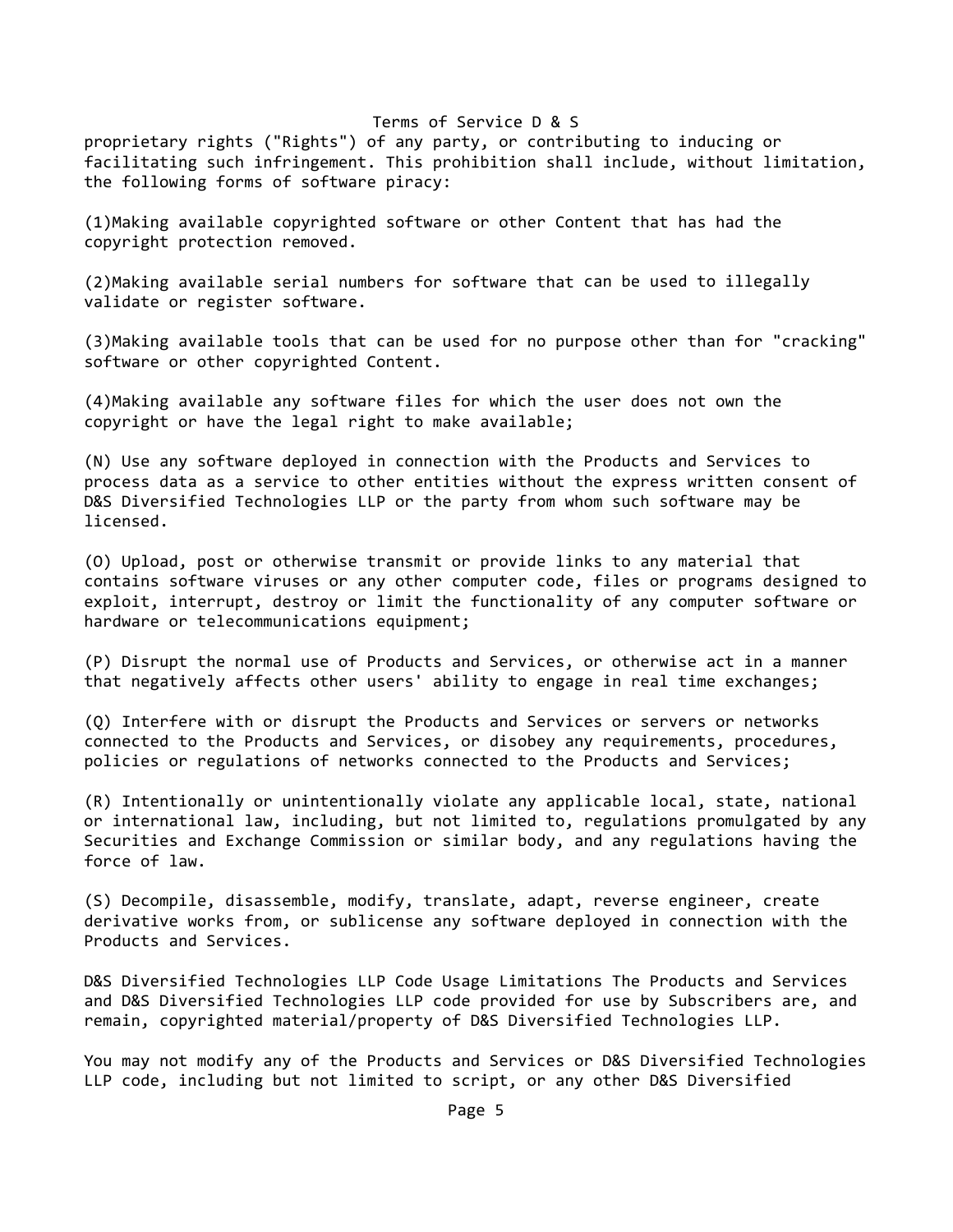Terms of Service D & S Technologies LLP code, in any manner, for any reason whatsoever.

# Subscription Termination

Use of the Products and Services is subject to compliance with these Terms of Service. You acknowledge and agree that D&S Diversified Technologies LLP may terminate your subscription and your access to any of the Products and Services, and may remove and discard any Content, without prior notice, should you fail to comply with the Terms of Service or any other guidelines and rules published by D&S Diversified Technologies LLP. Any such termination shall be in D&S Diversified Technologies LLP's sole discretion and may occur without any notice. D&S Diversified Technologies LLP further reserves the right to terminate any user's subscription or access to the Products and Services for any conduct that D&S Diversified Technologies LLP, in its sole discretion, believes is or may be directly or indirectly harmful to other users, to D&S Diversified Technologies LLP or its subsidiaries, affiliates, or business contractors, or to other third parties, or for any conduct that violates any local, state, federal, or foreign laws or regulations. D&S Diversified Technologies LLP further reserves the right to terminate any user's subscription if there is no evident activity for a period of 365 days. D&S Diversified Technologies LLP further reserves the right to terminate any user's subscription and access to the Products and Services, and to remove and discard any Content, for any reason or for no reason at all, in D&S Diversified Technologies LLP's sole discretion, without prior notice, or any notice.

In the event D&S Diversified Technologies LLP terminates a user's subscription for violating the Terms of Service or for inactivity, and that user is a paid Subscriber of D&S Diversified Technologies LLP, that user's payment is not refundable.

All mailings sent to you by D&S Diversified Technologies LLP are opt-in emails activated and authorized by you either through subscription or as a mandatory component of your subscribtion in D&S Diversified Technologies LLP products and services. All subscribtion mailing lists have a link at the bottom to allow you to unsubscribe from that mailing list if you wish. Other mailings are mandatory and are conditional of your Subscribtion with D&S Diversified Technologies LLP. If you report any of these mailings or service notification emails, (which you have the control to turn off yourself), as Unsolicited Commercial Email, or SPAM, we reserve the right to terminate your D&S Diversified Technologies LLP subscription.

Service and Subscriber Account Upkeep

As the Registered Owners of our services, D&S Diversified Technologies LLP Subscribers are required to maintain their Registered Services and keep them within the guidelines set forth here in the Terms of Service. Failure to do so will result in Subscription Termination, at D&S Diversified Technologies LLP's sole discretion.

Subscriber Email list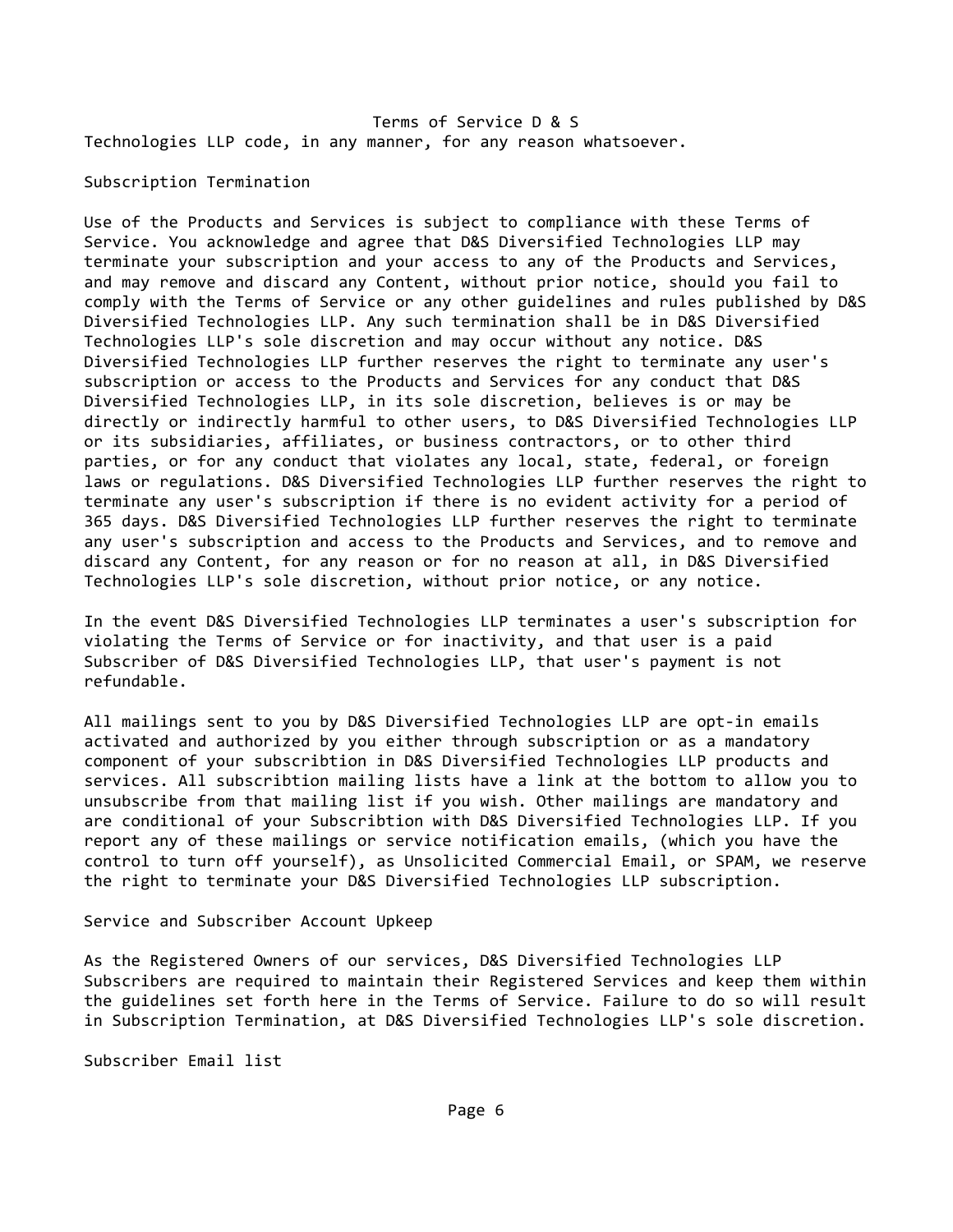By subscribing to a D&S Diversified Technologies LLP service, you agree to be added to our Subscribers email, mailing list. This list may contain third‐party sponsorships. You may unsubscribe from the mailing list by canceling your Subscription here:

mailing list Remove me from this list

## Cookies

Use of the Products and Services requires that you accept all cookies in order to activate special Web features and security mechanisms, and to enhance Web site performance. While your browser may allow you to "reject" cookies, the Products and Services may require that you accept all cookies in order for its features and security mechanisms to function fully. Deleting, removing or preventing D&S Diversified Technologies LLP cookies from being properly written to your computer may result in adverse affects on your use of the Products and Services. A "cookie" is an electronic note created by a web site and stored on your computer. By using the Products and Services, you authorize D&S Diversified Technologies LLP's use of cookies.

## Limitation of Warranty

THE PRODUCTS AND SERVICES ARE PROVIDED "AS IS," WITH NO WARRANTIES WHATSOEVER. ALL EXPRESS, IMPLIED, AND STATUTORY WARRANTIES, INCLUDING, WITHOUT LIMITATION, THE WARRANTIES OF MERCHANTABILITY, FITNESS FOR A PARTICULAR PURPOSE, AND NON‐INFRINGEMENT OF PROPRIETARY RIGHTS, ARE EXPRESSLY DISCLAIMED TO THE FULLEST EXTENT PERMITTED BY LAW. TO THE FULLEST EXTENT PERMITTED BY LAW, D&S Diversified Technologies LLP DISCLAIMS ANY WARRANTIES FOR THE SECURITY, RELIABILITY, TIMELINESS, AND PERFORMANCE OF THE PRODUCTS AND SERVICES. TO THE FULLEST EXTENT PERMITTED BY LAW, D&S Diversified Technologies LLP DISCLAIMS ANY WARRANTIES FOR OTHER SERVICES OR GOODS RECEIVED THROUGH OR ADVERTISED ON THE PRODUCTS AND SERVICES OR RECEIVED THROUGH ANY LINKS PROVIDED IN THE PRODUCTS AND SERVICES, AS WELL AS FOR ANY INFORMATION OR ADVICE RECEIVED THROUGH THE PRODUCTS AND SERVICES OR THROUGH ANY LINKS PROVIDED IN THE PRODUCTS AND SERVICES. D&S Diversified Technologies LLP SIMILARLY DISCLAIMS, TO THE FULLEST EXTENT PERMITTED BY LAW, ANY WARRANTIES FOR ANY INFORMATION OR ADVICE OBTAINED THROUGH THE PRODUCTS AND SERVICES.

YOU EXPRESSLY UNDERSTAND AND AGREE THAT D&S Diversified Technologies LLP DISCLAIMS ANY AND ALL RESPONSIBILITY OR LIABILITY FOR THE ACCURACY, CONTENT, COMPLETENESS, LEGALITY, RELIABILITY, OR OPERABILITY OR AVAILABILITY OF INFORMATION OR MATERIAL IN THE PRODUCTS AND SERVICES. D&S Diversified Technologies LLP DISCLAIMS ANY RESPONSIBILITY FOR THE DELETION, FAILURE TO STORE, MISDELIVERY, OR UNTIMELY DELIVERY OF ANY INFORMATION OR MATERIAL. D&S Diversified Technologies LLP DISCLAIMS ANY RESPONSIBILITY OR LIABILITY FOR ANY HARM RESULTING FROM DOWNLOADING OR ACCESSING ANY INFORMATION OR MATERIAL THROUGH THE PRODUCTS AND SERVICES, INCLUDING, WITHOUT LIMITATION, FOR HARM CAUSED BY VIRUSES OR SIMILAR CONTAMINATION OR DESTRUCTIVE FEATURES. D&S Diversified Technologies LLP MAKES NO WARRANTY REGARDING THE RELIABILITY OR ACCESSIBILITY OF ANY PRODUCTS AND SERVICES.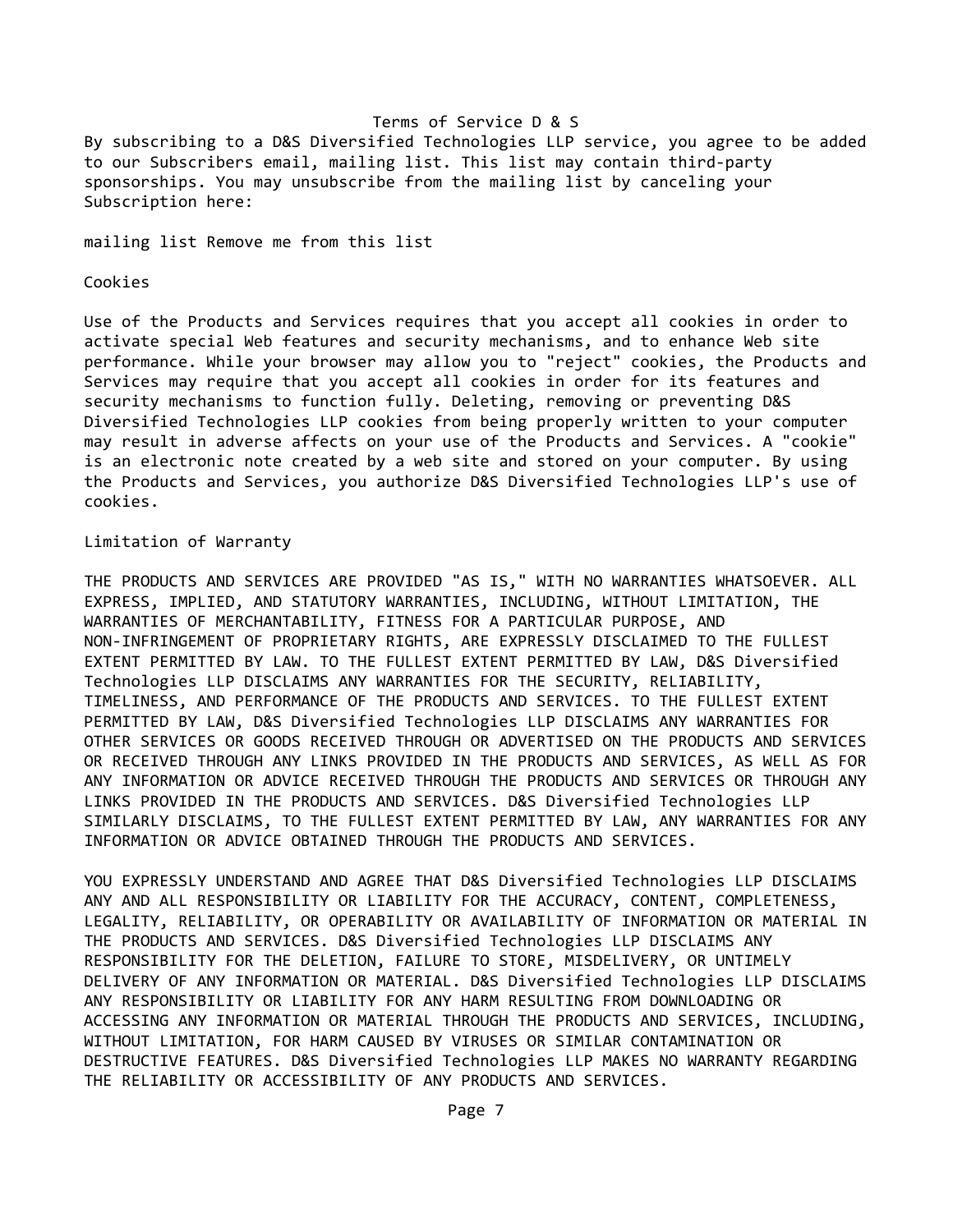YOU UNDERSTAND AND AGREE THAT ANY MATERIAL DOWNLOADED OR OTHERWISE OBTAINED THROUGH THE USE OF THE PRODUCTS AND SERVICES IS DONE AT YOUR OWN DISCRETION AND RISK AND THAT YOU WILL BE SOLELY RESPONSIBLE FOR ANY DAMAGES TO YOUR COMPUTER SYSTEM OR LOSS OF DATA THAT RESULTS IN THE DOWNLOAD OF SUCH MATERIAL.

Some jurisdictions do not allow the disclaimer of implied warranties. In such jurisdictions, the foregoing disclaimers may not apply to you insofar as they relate to implied warranties.

Limitation of Liability

YOU EXPRESSLY UNDERSTAND AND AGREE THAT UNDER NO CIRCUMSTANCES SHALL D&S Diversified Technologies LLP OR ITS LICENSORS BE LIABLE TO ANY USER ON ACCOUNT OF THAT USER'S USE OR MISUSE OF THE PRODUCTS AND SERVICES OR RELIANCE ON THE PRODUCTS AND SERVICES. SUCH LIMITATION OF LIABILITY SHALL APPLY TO PREVENT RECOVERY OF DIRECT, INDIRECT, INCIDENTAL, CONSEQUENTIAL, SPECIAL, EXEMPLARY, AND PUNITIVE DAMAGES (EVEN IF D&S Diversified Technologies LLP OR ITS LICENSORS HAVE BEEN ADVISED OF THE POSSIBILITY OF SUCH DAMAGES). SUCH LIMITATION OF LIABILITY SHALL APPLY WHETHER THE DAMAGES ARISE FROM USE OR MISUSE OF AND RELIANCE ON THE PRODUCTS AND SERVICES, FROM INABILITY TO USE THE PRODUCTS AND SERVICES, OR FROM THE INTERRUPTION, SUSPENSION, OR TERMINATION OF THE PRODUCTS AND SERVICES AND THE DELETION OF CONTENT (INCLUDING SUCH DAMAGES INCURRED BY THIRD PARTIES).

SUCH LIMITATION SHALL ALSO APPLY WITH RESPECT TO DAMAGES INCURRED BY REASON OF OTHER SERVICES OR GOODS RECEIVED THROUGH OR ADVERTISED ON THE PRODUCTS AND SERVICES OR RECEIVED THROUGH ANY LINKS PROVIDED IN THE PRODUCTS AND SERVICES, AS WELL AS BY REASON OF ANY INFORMATION OR ADVICE RECEIVED THROUGH OR ADVERTISED ON THE PRODUCTS AND SERVICES OR RECEIVED THROUGH ANY LINKS PROVIDED IN THE PRODUCTS AND SERVICES. SUCH LIMITATION SHALL APPLY, WITHOUT LIMITATION, TO THE COSTS OF PROCUREMENT OF SUBSTITUTE GOODS OR SERVICES, LOST PROFITS, OR LOST DATA. SUCH LIMITATION SHALL APPLY WITH RESPECT TO THE PERFORMANCE OR NON‐PERFORMANCE OF THE PRODUCTS AND SERVICES OR ANY INFORMATION OR MERCHANDISE THAT APPEARS ON, OR IS LINKED OR RELATED IN ANY WAY TO the PRODUCTS AND SERVICES OR TO D&S Diversified Technologies LLP. SUCH LIMITATION SHALL APPLY NOTWITHSTANDING ANY FAILURE OF ESSENTIAL PURPOSE OF ANY LIMITED REMEDY. SUCH LIMITATION SHALL APPLY TO THE FULLEST EXTENT PERMITTED BY LAW.

SUCH LIMITATION OF LIABILITY SHALL ALSO APPLY TO ANY DAMAGE CAUSED BY LOSS OF ACCESS TO, DELETION OF, FAILURE TO STORE, FAILURE TO BACK UP, OR ALTERATION OF SUBSCRIBER DATA OR OTHER CONTENT. WITH RESPECT TO PAID D&S Diversified Technologies LLP Subscribers, D&S Diversified Technologies LLP'S ENTIRE LIABILITY, IF ANY, SHALL NOT EXCEED THE AMOUNT OF THE PAID SUBSCRIBER'S MOST RECENT FEE PAYMENT. UNDER NO CIRCUMSTANCES SHALL D&S Diversified Technologies LLP OR ITS LICENSORS BE HELD LIABLE FOR ANY DELAY OR FAILURE IN PERFORMANCE RESULTING DIRECTLY OR INDIRECTLY FROM ACTS OF NATURE, FORCES, OR CAUSES BEYOND ITS REASONABLE CONTROL, INCLUDING, WITHOUT LIMITATION, INTERNET FAILURES, COMPUTER EQUIPMENT FAILURES, TELECOMMUNICATION EQUIPMENT FAILURES, OTHER EQUIPMENT FAILURES, ELECTRICAL POWER FAILURES, STRIKES, LABOR DISPUTES, RIOTS, INSURRECTIONS, CIVIL DISTURBANCES,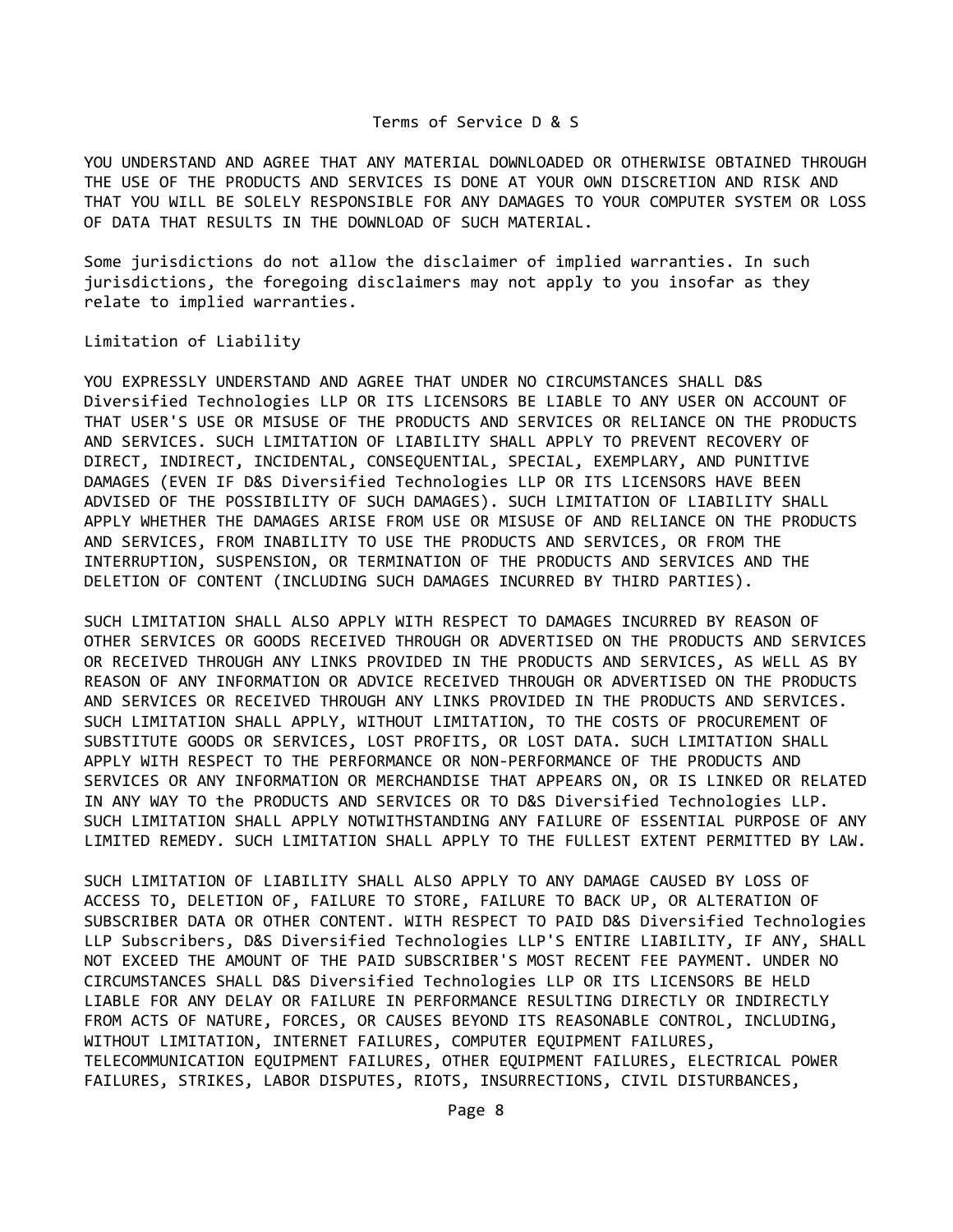SHORTAGES OF LABOR OR MATERIALS, FIRES, FLOODS, STORMS, EXPLOSIONS, ACTS OF GOD, WAR, GOVERNMENTAL ACTIONS, ORDERS OF DOMESTIC OR FOREIGN COURTS OR TRIBUNALS, NON‐PERFORMANCE OF THIRD PARTIES, OR LOSS OF OR FLUCTUATIONS IN HEAT, LIGHT, OR AIR CONDITIONING.

In some jurisdictions, limitations of liability are not permitted. In such jurisdictions, the foregoing limitation may not apply to you.

#### Indemnification

By using the Products and Services you agree to indemnify D&S Diversified Technologies LLP and its officers, employees, and licensors and hold them harmless from any and all claims and expenses, including attorney's fees, arising from your use of the Products and Services, or from any person's use of any account or password you maintain with any of the Products and Services, regardless of whether such use is authorized by you. By using the Products and Services, you are hereby agreeing to release D&S Diversified Technologies LLP and its officers, employees, and licensors from any and all claims, demands, debts, obligations, damages (actual or consequential), costs, and expenses of any kind or nature whatsoever, whether known or unknown, suspected or unsuspected, disclosed or undisclosed, that you may have against them arising out of or in any way related to such disputes and/or to the Products and Services. YOU HEREBY AGREE TO WAIVE ALL LAWS THAT MAY LIMIT THE EFFICACY OF SUCH RELEASES.

#### Governing Law

This agreement shall be deemed to have been made in the State of Montana, USA and the validity, construction, interpretation and enforcement hereof and the rights of the parties hereto shall be determined under, governed by, and construed in accordance with the internal laws of the State of Montana without regard to the principles of conflicts of laws. Each party is specifically prohibited from bringing any action arising from or related to this agreement other than in the State of Montana unless the said action is for the purpose of enforcing a Judgment already obtained in the State of Montana.

Usage of D&S Diversified Technologies LLP Servers

D&S Diversified Technologies LLP servers may be used for lawful purposes only. Transmission, storage, or distribution of any information, data, or material in violation of any applicable law or regulation is prohibited. This includes, but is not limited to: copyrighted material; trademarks; trade secrets or other intellectual property rights used without proper authorization; material that is obscene, defamatory, constitutes an illegal threat, or violates export control laws.

D&S Diversified Technologies LLP Network Security

Violations of system or network security are prohibited and may result in criminal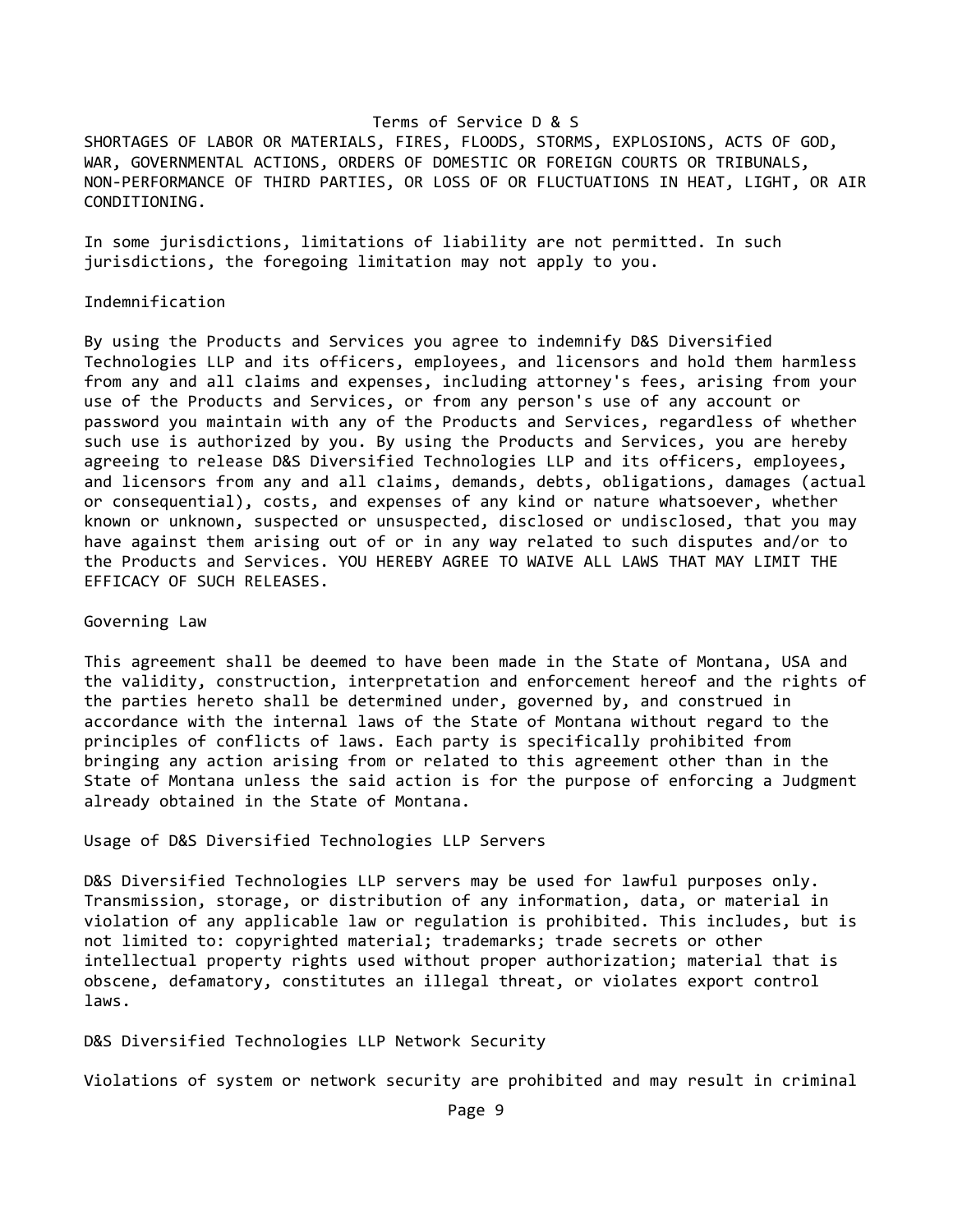and civil liability. Examples include but are not limited to the following: unauthorized access, use, probing, or scanning of systems security or authentication measures, data, or traffic; interference with service to any user, host, or network including, without limitation, mail bombing, flooding, deliberate attempts to overload a system, broadcast attacks; forging of any TCP‐IP packet header or any part of the header information in an email.

### CPU Usage

D&S Diversified Technologies LLP Subscribers shall not use excessive amounts of CPU processing on any of D&S Diversified Technologies LLP's servers. Any violation of this policy may result in corrective action by D&S Diversified Technologies LLP, including assessment of additional charges, disconnection or discontinuance of any and all Products and Services, termination of this Agreement, as well as the deletion of any Content, which actions may be taken in D&S Diversified Technologies LLP's sole and absolute discretion. If D&S Diversified Technologies LLP takes any corrective action under this section, the Subscriber shall not be entitled to a refund of any fees paid in advance prior to such action.

# Bandwidth and Disk Usage

With D&S Diversified Technologies LLP, bandwidth limits are calculated on a recurring 30 days basis. Bandwidth cannot be combined with multiple packages. Bandwidth and disk usage shall not exceed the number of megabytes per day for the Services ordered and purchased by the Subscriber. D&S Diversified Technologies LLP will monitor each Subscriber's bandwidth and disk usage. D&S Diversified Technologies LLP shall have the right to take corrective action if any Subscriber's bandwidth or disk usage exceeds the Agreed Usage. Such corrective action may include the assessment of additional charges, disconnection or discontinuance of any and all Services, or termination of this Agreement, which actions may be taken in D&S Diversified Technologies LLP's sole and absolute discretion. If D&S Diversified Technologies LLP takes any corrective action under this section, the Subscriber shall not be entitled to a refund of any fees paid in advance prior to such action.

Bandwidth limits for accounts are structured around a monthly total, but metered on a daily basis to ensure that server resources are equally available to all accounts. Accounts using all of, or more than, their alotted daily bandwidth will be temporarily suspended until 12:01am MST the following day. Daily bandwidth metering begins at 12:01am MST and ends at 11:59pm MST. Bandwidth limits are a combination of both HTTP and FTP traffic.

Purchase Policy

#### Service Payments:

If you are purchasing one of our various services we will accept VISA or Mastercard payments. Your service(s) will be automatically activated within your account when purchasing using these methods.